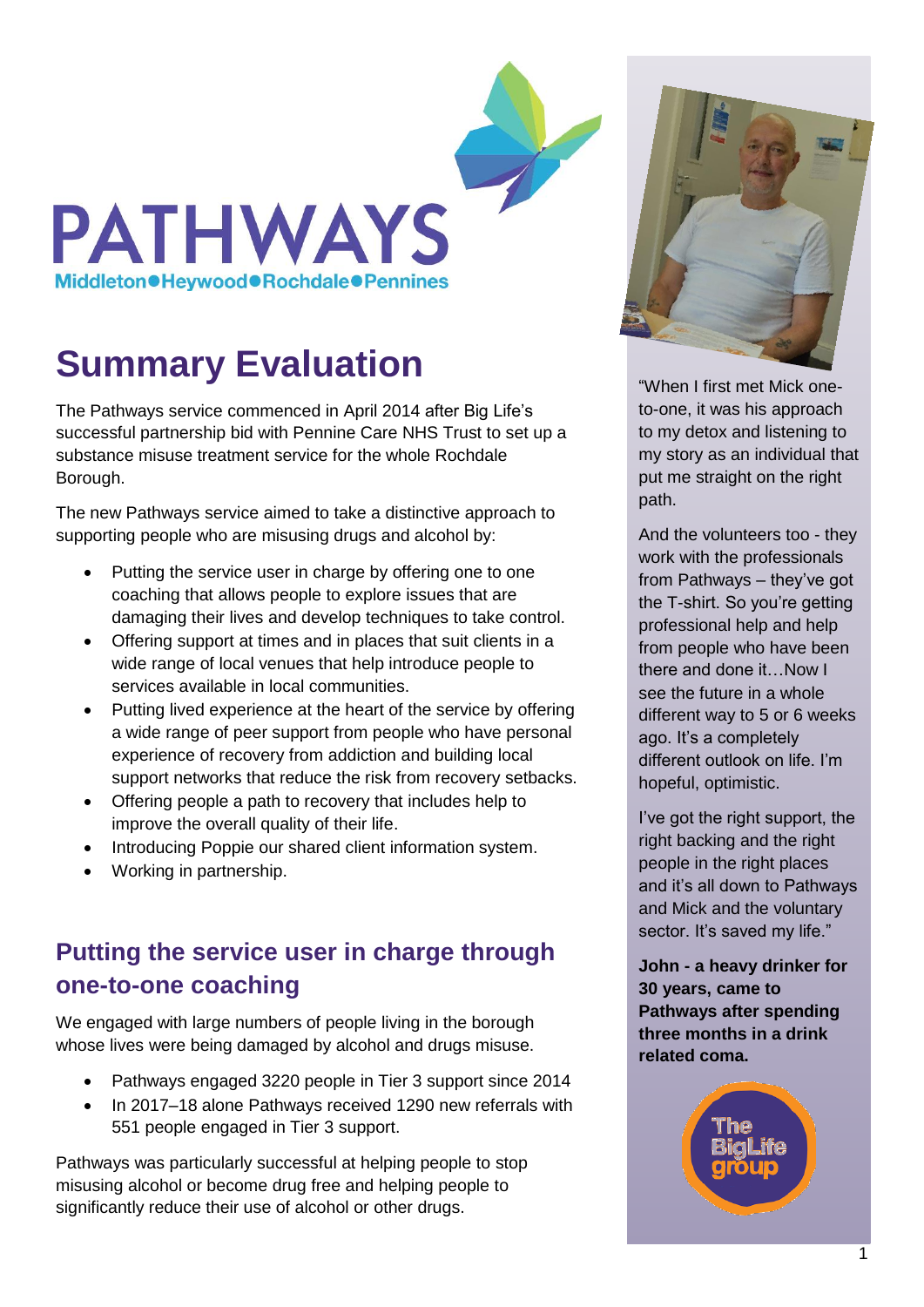#### Since 2016:

- 89.9% of non-opiate users, successfully completed their treatment
- 82.5% of people who had been misusing alcohol, successfully completed their treatment
- 83.3% of people misusing alcohol and using non-opiate drugs at the same time successfully completed their treatment.

#### **Support at times and in places that suit clients**

One of Pathways' key aims was to provide services locally not just to improve access to Pathways' support but introduce people to the wider network of support within their community that could help people sustain their recovery long term.

Pathways clients were able to get direct support from their recovery coaches at 15 different venues across all the borough's townships at a time that suited them. From many of these venues, Pathways staff and peer volunteers were also able to provide a wide range of structured, self-help, support, special interest and drop-in groups that underpinned people's recovery.

# **People profile**

Since 2104

**33.3%** 

of people using Pathways were women

**10%** 

were not white-British

**33.2%** 

were over 55 years old.

# **A typical week of community based activities at Pathways**

**Kickstart – Monday/Wedneday/Thursday/Friday Womens group – Monday Prep for detox – Tuesday Concerned other – Wednesday Prep for abstinence – Wednesday Managing stress – Wednesday Here and Now – Thursdays in three townships Mindfulness – Thursday Cannabis group – Friday**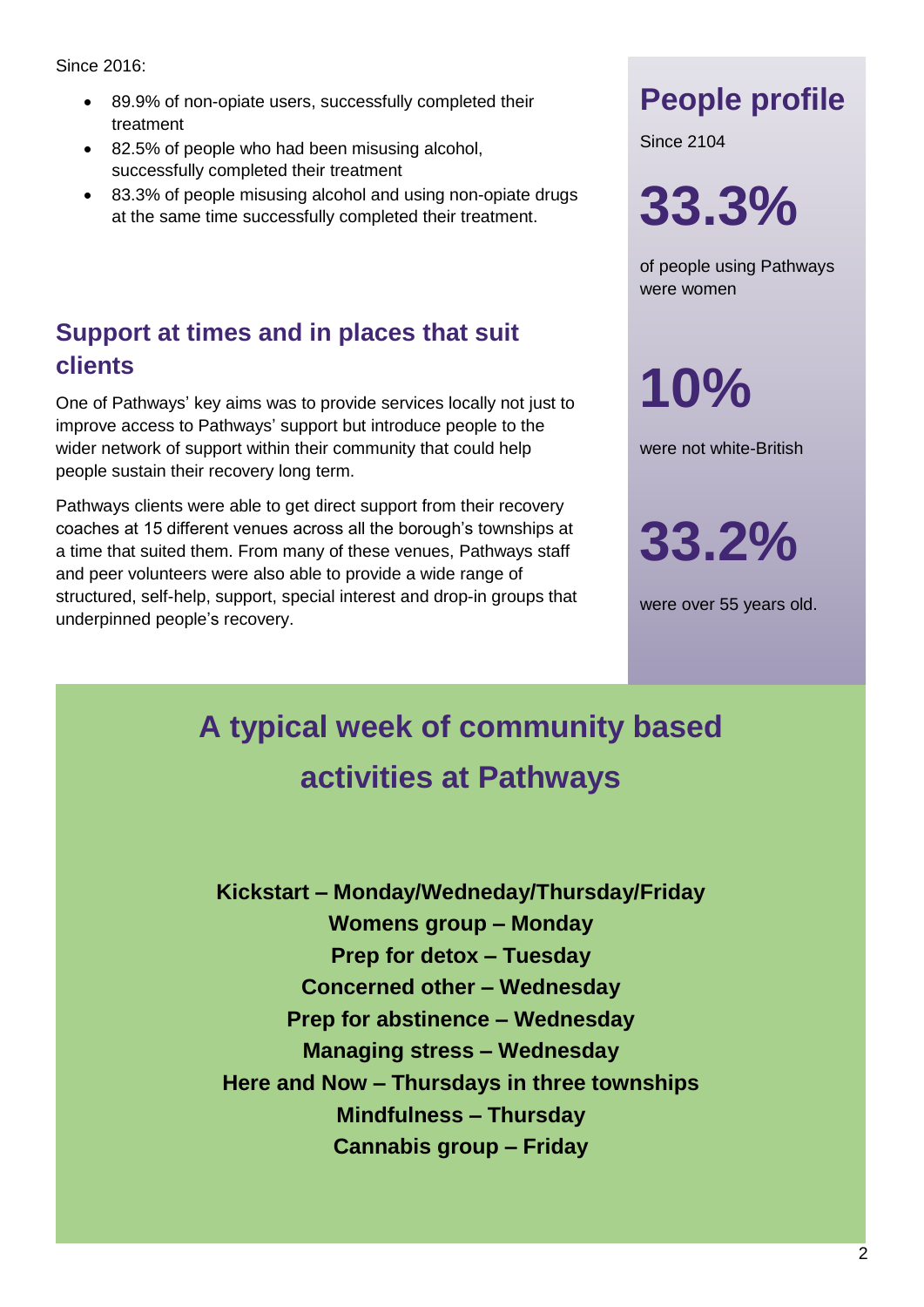#### **Building a new life in the community**

**Lisa, aged 60, built a new life around voluntary activities and support groups linked to Pathways' joint work with the Recovery Republic in Heywood.**

"After 12 to 16 months, I started to wake up in the morning and couldn't wait to go to the Recovery Republic. I get up at 6 o'clock in the morning and I'm in the café across the road at five past eight and I'm here from 9 o'clock. That's every day, even Saturdays. If it was open Sundays I'd come as well…

I'm going to be 65 in July and I've lived the best two and a half years of my life. I've even been to Lanzarote last year with Recovery – seven girls. I'm going with them again in September. The second holiday of my life."

#### **Putting lived experience at the heart of the service**

People coming to Pathways for support also played a key role in the service by using their lived experience to help others overcome their addiction.

People in recovery offered a wide range of one-to-one peer and group support. This included up to 8 weekly self-help support groups and drop-in's.

Many became actively engaged in campaigning for a greater say in the future of services and tackling stigma by speaking out about life beyond addiction. One of the highlights of this was the annual National Recovery Walk. For example, in 2017, 35 service users joined Pathways staff on the National Recovery Walk in Blackpool.





**"I had to get ready for the rest of my life"**

"I was asked to go to support groups run by volunteers with addiction issues. You're being primed, you're getting ready, it's the after bit, that you can't see, that you've got to learn to live life now. I didn't know this. I had to get myself ready for the rest of my life – how you're going to live the rest of your life without the use of drugs and alcohol."

**Pathways Client**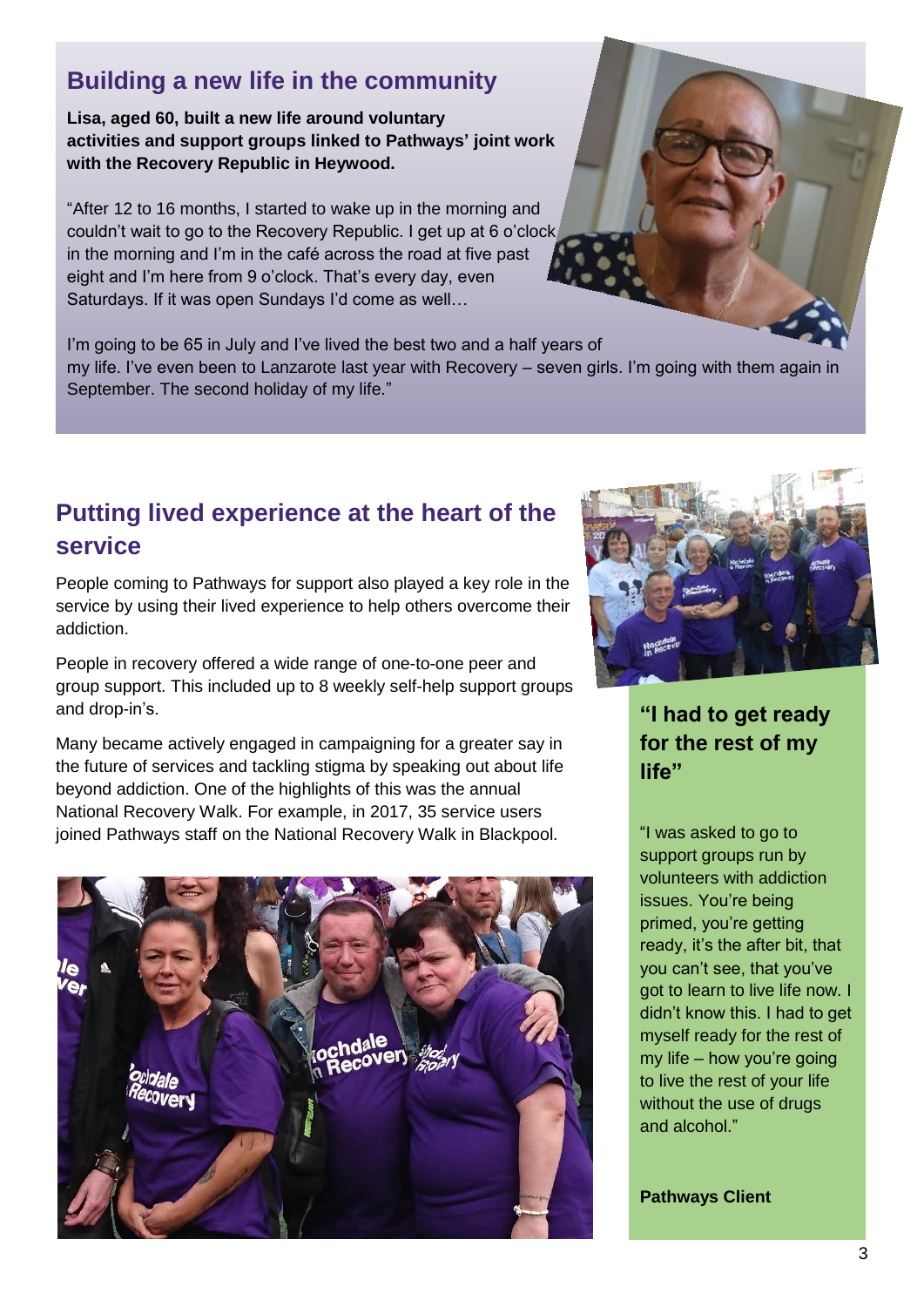#### **Offering people a path to recovery that improves the quality of their life**

At any one time, Pathways had an average of 25 volunteers and since 2015 we have helped many of them into employment.

People were also able to use Pathways to access a range of wrap around support like recovery and re-integration, mental health, housing support and harm minimisations services. This played a crucial part in helping to tackle some of the underlying obstacles to recovery. Since 2014 Pathways referred over 2750 people to this wrap around support.

Recovery is about families too. Since 2016 Pathways supported 886 families alongside people who came to us for help.

### **Creating the Poppie shared client information system.**

A crucial factor behind Pathways' provision of locally accessible services was the ability of staff to access client records remotely using the Poppie shared client information system.

Previously staff could only build a complete record of their client's history and current treatment by interrogating three database. Poppie was implemented by a collaboration of Big Life IT specialists and Pathways staff to enable this data to be brought together on a single platform. The advantages were huge both for clients and staff, it:

- Allowed effective remote working in the community as staff could get case details wherever they were based.
- Made information sharing much easier promoting co-working and co-operation.
- Vastly reduced the time managers had to spend on allocating and prioritising cases – a whole layer township management meetings with staff was removed freeing up more time to discuss and respond to client's needs.
- Provided a precise and efficient set of monitoring and evalution reports. Preparations for inspection became a much quicker, slicker paper exercise rather than a lengthy face-toface evidence gathering process.



**Implementation Team at staff awards**

## **Tommy's job success!**



"From 1990 to 2013, I was a heroin addict. I also took crack, amphetamines – anything really. And I'd been in prison. From day to day, I was doing everything that society doesn't approve of.

Eventually, when I'd stopped taking drugs, I decided I wanted to do something different so I started volunteering at the Pennine Care Drug Team. I did that for about 18 months. Somehow, I ended up being a service user representative in the tender process for Pathways when it started in April 2014.

About six months later, once Big Life had started to deliver the service, I applied for a role as part of a programme for people who have previously been using